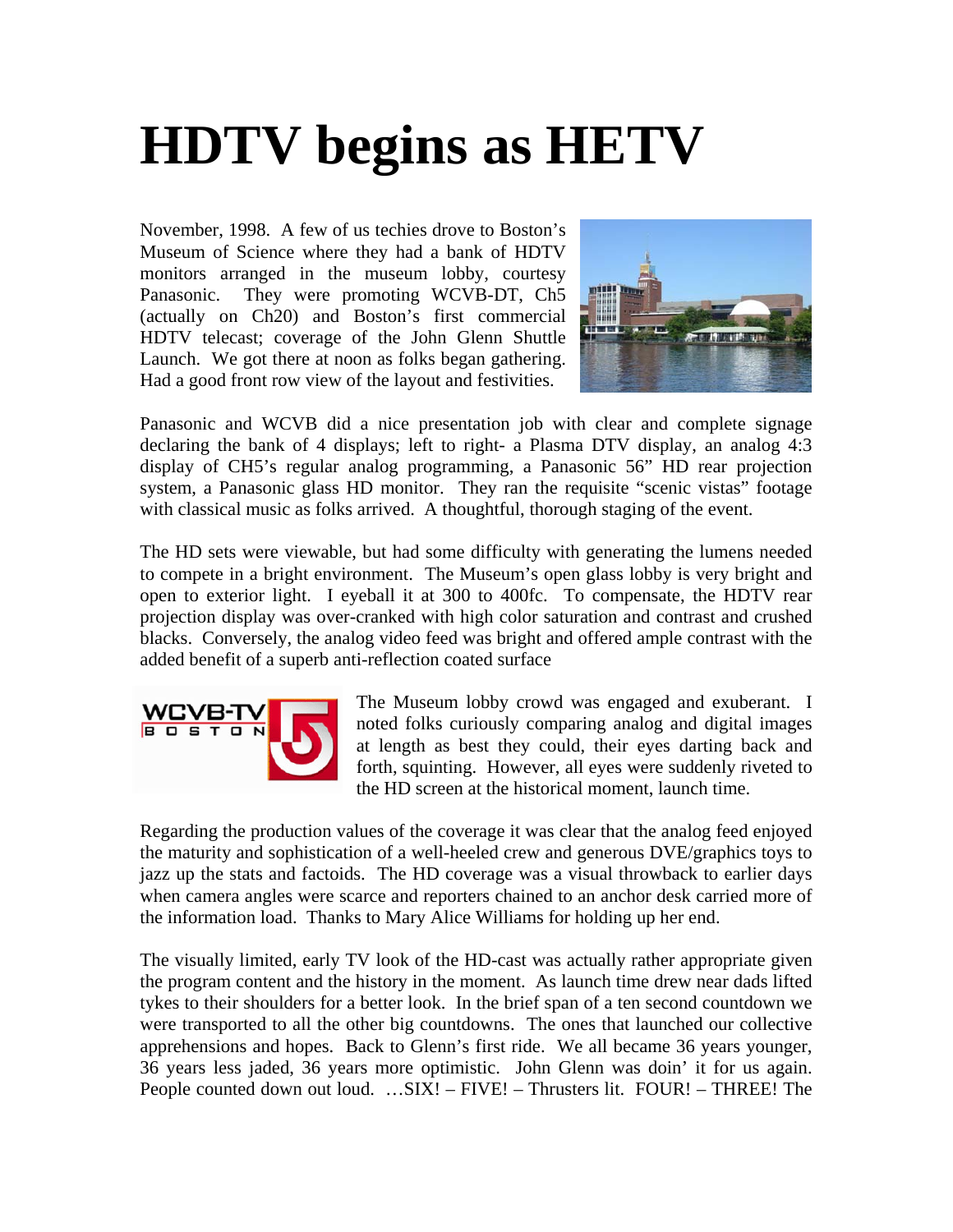engines powering a rising roar of unabashed applause. TWO! – ONE! The applause pushed us off the launch pad. ZERO! We floated upwards. Discovery rose over LP29 in full HD majesty, lofting our tensions ever higher in the next minute. We hurtled on toward booster cut-off and jettison.

A crackly, "Discovery, go with throttle up."



Shades of Challenger hang over the digital Discovery images. This moment is like that moment, only much more so because we now know what can go so wrong. This huge moment fills our faces and floods our thoughts with digital clarity and gravity and apprehension. Brief, pin-drop silence. We wait. The HD scene then faithfully reports the good news as spent boosters drift harmlessly outward. At 77, John Glenn's aging body and youthful spirit were wholly committed to moving as fast as possible in only one direction, up and forward. Yeeehaaaaaaa!

Ear-splitting applause, cheers and someone in back enthusiastically screaming,

"Godspeed, John Glenn!"

More cheers and more applause, and within all of that I expect there were a few more whispered, "Yeehaaa's". It is a complex feeling. A confluence for hope and joy. A place where "Yeehaaa!" qualifies as both a cheer and a prayer.

WCVB's "HD Launch Day" in Boston was a genuinely memorable television first. It was wholly reminiscent of our early romance with television, when folks were drawn to a soft cool glow from the appliance store window on Main Street; staring with a touch of innocent wonder at something that was very big in some new way. It also marked those times when we came together in front of the TV to share in events larger than ourselves. We got to witness John Glenn jumping out of the starting blocks for some well-earned space-race victory laps at eighteen thousand miles an hour around the planet.



WCVB's Launch Day was a digitally clear affirmation that the best part of television comes from – and reflects – and amplifies – and celebrates – the best part of us.